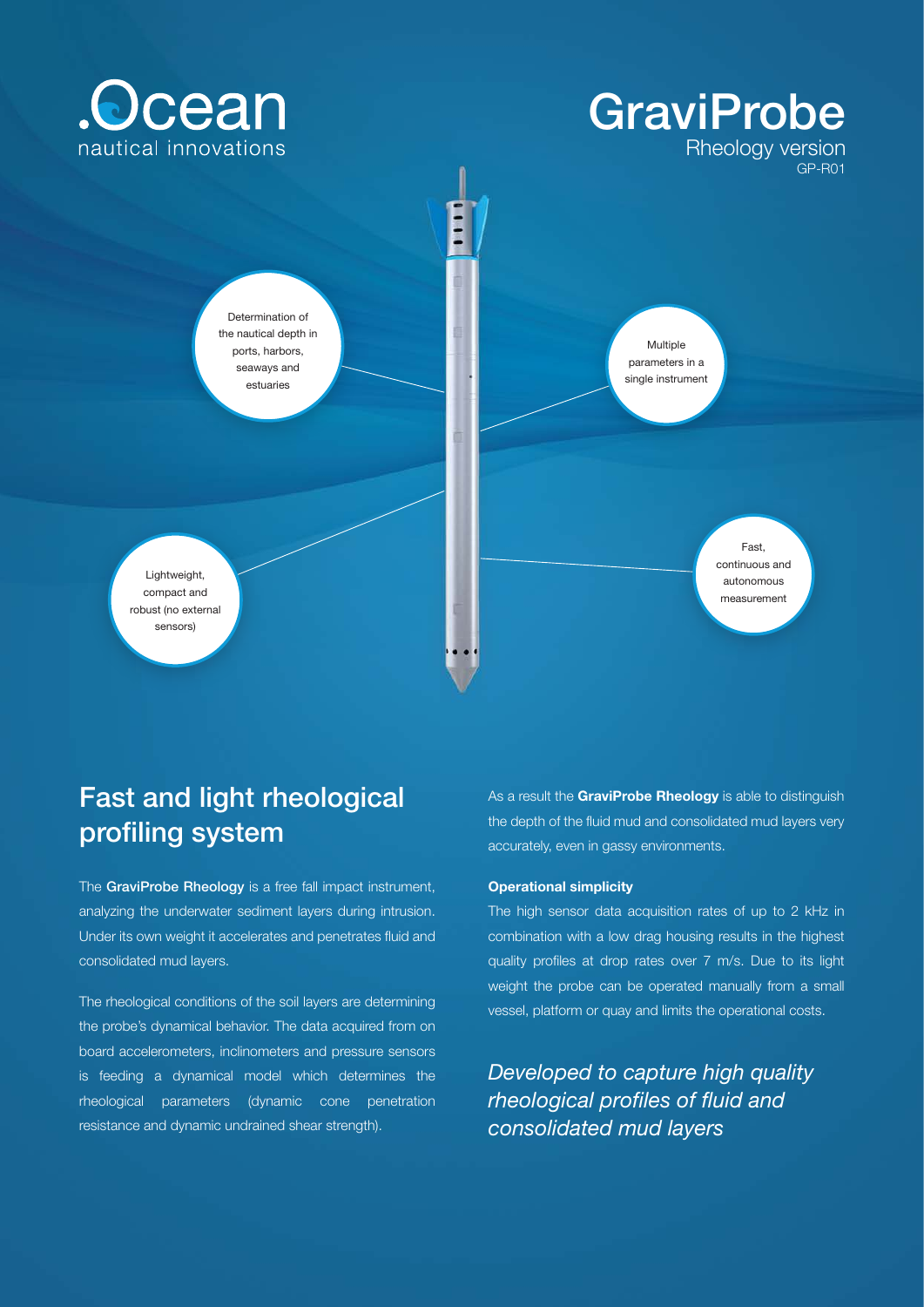## **Applications**

Determination of the nautical depth in ports, harbors, seaways and estuaries

High accurate depth measurement, improving echo-sounder data

Complementary soil analysis during CPT and core sampling

Calculation of dredging sediment volumes

Mass balance calculation of dump areas

Classification of mud and soil structures

#### **Benefits**

Multiple parameters in a single instrument

Lightweight, compact and robust (no external sensors)

Fast, continuous and autonomous measurement

Accurate

Slim instrument, deep intrusion and limited disturbance of the medium

Insensitive for gassy or disturbed medium

#### **Features**

Simultaneous measurement of depth, dynamic cone penetration resistance and dynamic undrained shear strength

Fast sampling rate (2048 Hz)

Ethernet communication, wifi ready

Internal storage (microSD)

Long battery life (Li-Ion, 8 h autonomy)



#### **Software**

Import data

Process data

Visualise & export data

Configure GraviProbe

Configure & import GPS-data

Upload to dotOcean servers for advanced reporting (optional)

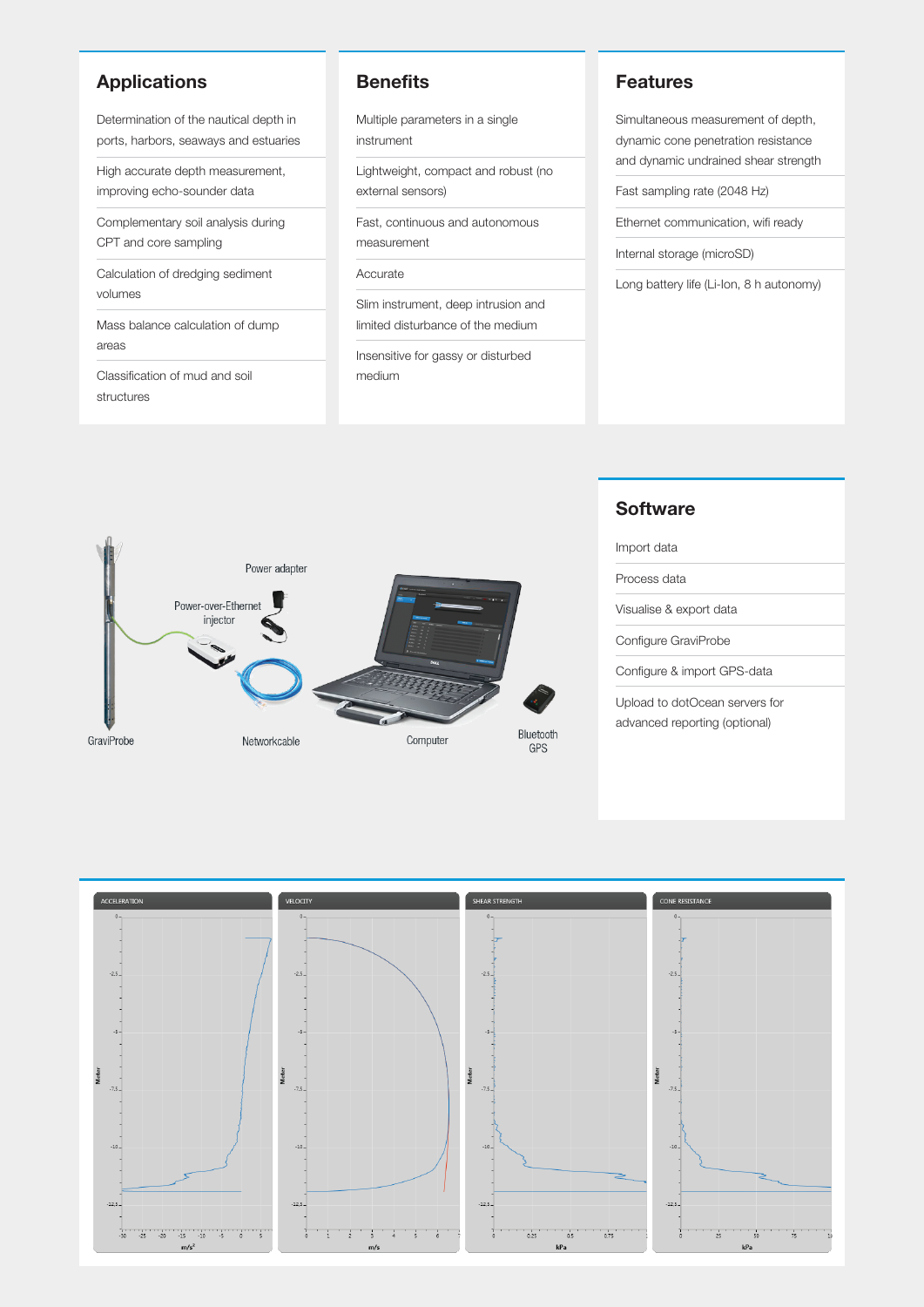| <b>Specifications</b> | <b>Depth</b>                               | Range                                                                                                  | $0 - 3.5*$   | bar    |
|-----------------------|--------------------------------------------|--------------------------------------------------------------------------------------------------------|--------------|--------|
|                       |                                            | Accuracy                                                                                               | 0.01         | $\%$   |
|                       | <b>Dynamic Cone Penetration Resistance</b> | Range                                                                                                  | $0 - 100000$ | Pa     |
|                       |                                            | Accuracy                                                                                               | 1            | $\%$   |
|                       | <b>Dynamic Undrained Shear Strength</b>    | Range                                                                                                  | $0 - 10000$  | Pa     |
|                       |                                            | Accuracy                                                                                               | $\mathbf{1}$ | $\%$   |
|                       | <b>Maximum Impact</b>                      | Range                                                                                                  | $0 - 70$     | G      |
| <b>Data</b>           | <b>Acquisition</b>                         | Sample Rate                                                                                            | 2048         | Hz     |
|                       | Communication                              | Ethernet                                                                                               |              |        |
|                       | <b>Memory</b>                              | Internal storage                                                                                       | Micro SDHC   | FAT32  |
| <b>Electrical</b>     | <b>Battery</b>                             | Type                                                                                                   | 2x           | Li-Ion |
|                       |                                            | Volt                                                                                                   | 3.75         | $\vee$ |
|                       |                                            | Ampere                                                                                                 | 2.2          | Ah     |
|                       | Autonomy                                   |                                                                                                        | 8            | hour   |
|                       | <b>Charge Type</b>                         | Power over Ethernet                                                                                    |              |        |
| <b>Physical</b>       | <b>Material</b>                            | Marine Grade 18/10 Stainless Steel (type 316) housing,<br>polycarbonate & composite sensor components. |              |        |
|                       | <b>Size</b>                                | Diameter                                                                                               | 50           | mm     |
|                       |                                            | Length                                                                                                 | 900          | mm     |
|                       |                                            | Weight                                                                                                 | 8            | kg     |

**Software Desktop software Desktop software** supplied with Windows based software



<sup>\*</sup>depth range can be adjusted (default 3.5bar)